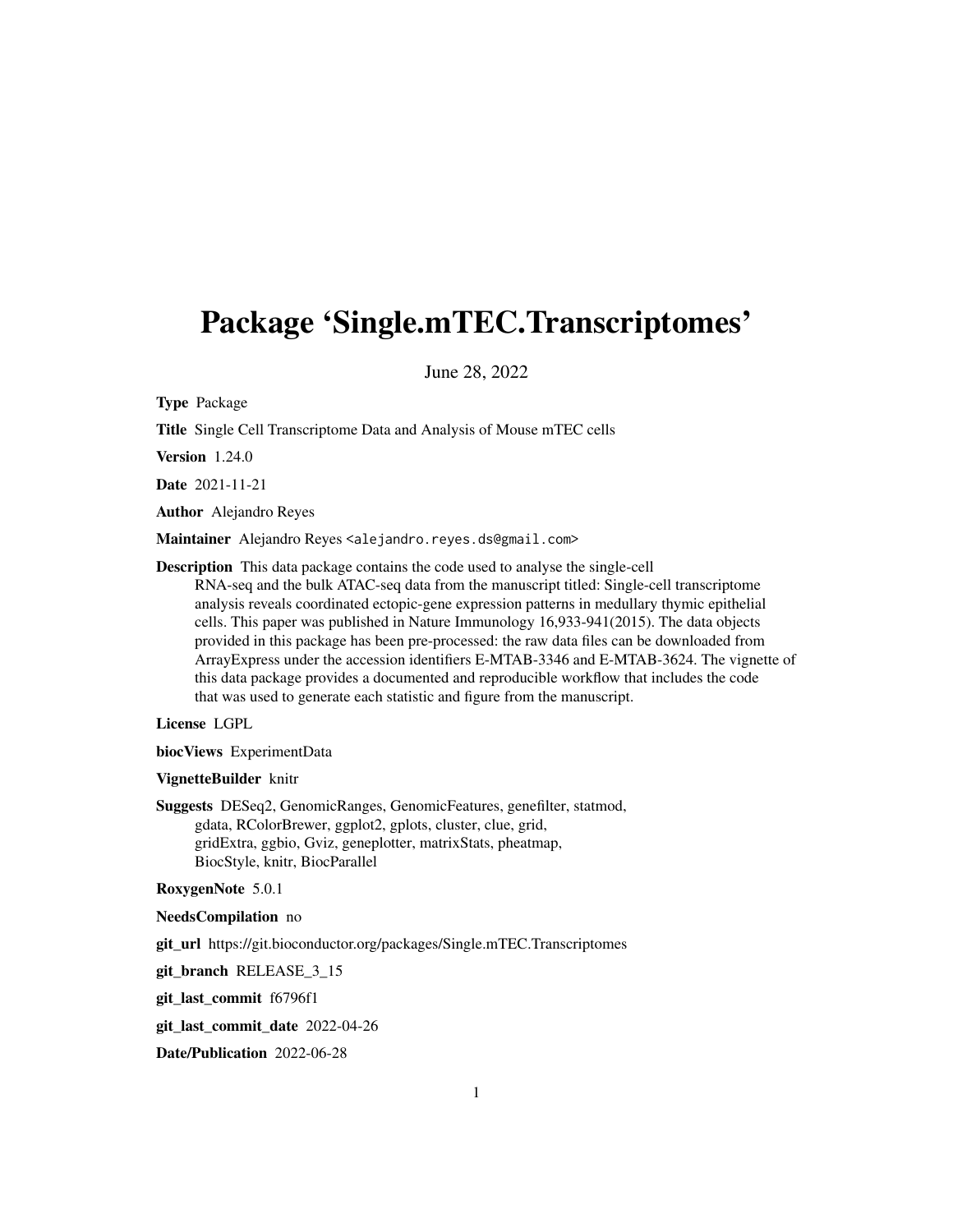## <span id="page-1-0"></span>R topics documented:

|       | -3             |
|-------|----------------|
|       | 3              |
|       | $\overline{3}$ |
|       | $\overline{4}$ |
|       | $\overline{4}$ |
|       | 5              |
|       | $\overline{5}$ |
|       | 5              |
|       | 6              |
|       | 6              |
|       | -6             |
|       | $\overline{7}$ |
|       | $\overline{7}$ |
|       | -7             |
|       | -8             |
|       | 8              |
|       | 8              |
|       | 9              |
|       | -9             |
| Index | <b>10</b>      |

Single.mTec.Transcriptomes-package

*Single-cell transcriptome data of medullary thymic epithelial cells*

## Description

This document contains all the code used to analyse the single-cell RNA-seq and the bulk ATACseq data from the manuscript by Brennecke et al, 2015. The purpose of this package is to provide full reproducibility of the results presented in the manuscript. This package provides a documented and reproducible workflow of the code that was used to generate each number and figure from the manuscript.

## References

Brennecke et al. Single-cell transcriptome analysis reveals coordinated ectopic gene-expression patterns in medullary thymic epithelial cells. Nature Immunology 16,933-941 (2015)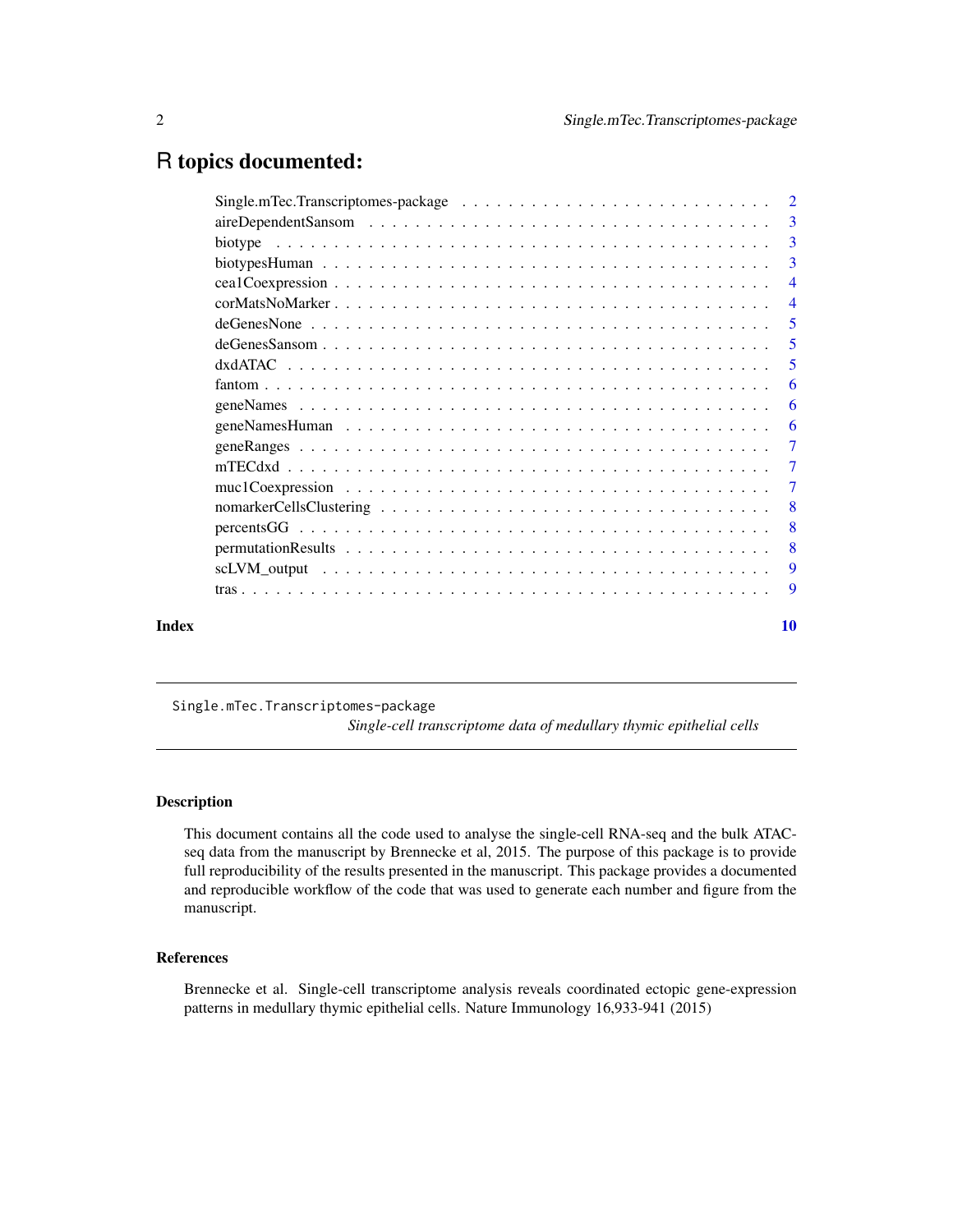<span id="page-2-0"></span>aireDependentSansom *List of Aire-dependent genes*

#### Description

A character vector of ensembl gene identifiers defined by Sansom et al, 2014. This list was downloaded from the supplementary material of the manuscript.

#### Usage

data(aireDependentSansom)

## References

Sansom et al. Population and single-cell genomics reveal the Aire dependency, relief from Polycomb silencing, and distribution of self-antigen expression in thymic epithelia. Genome Res. 24, 1918–1931 (2014).

biotype *Mouse biotypes*

#### Description

A character vector defining biotype for each mouse ensembl gene identifier. Biotypes were queried using biomaRt.

#### Usage

data(biotypes)

biotypesHuman *Human biotypes*

#### Description

A character vector defining biotype for each human ensembl gene identifier. Biotypes were queried using biomaRt.

#### Usage

data(biotypesHuman)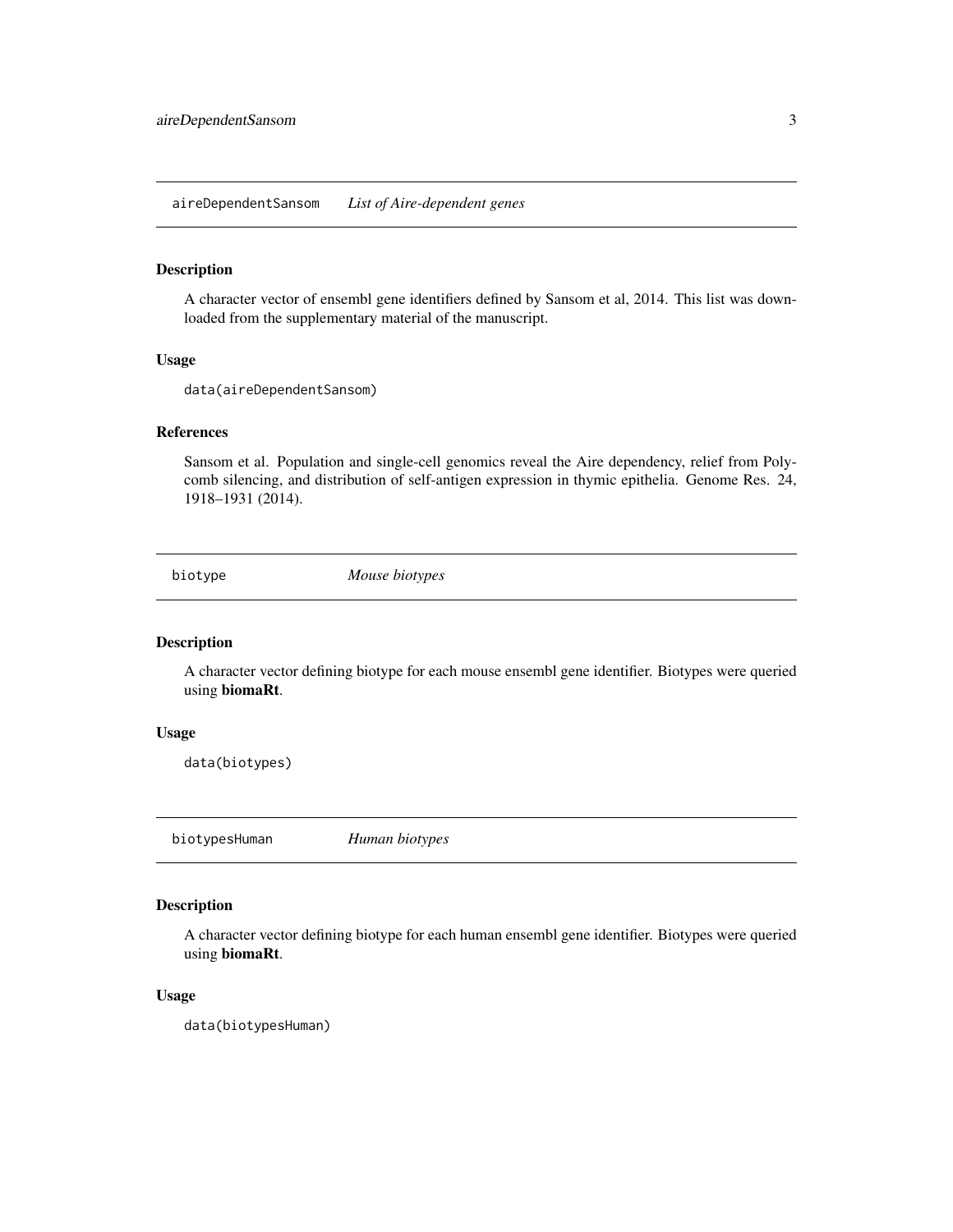<span id="page-3-0"></span>A data frame containing information about the Cea1 co-expression group defined in Pinto et al, 2013.

#### Usage

data(cea1Coexpression)

## References

Pinto et al. Overlapping gene coexpression patterns in human medullary thymic epithelial cells generate self-antigen diversity. Proc. Natl. Acad. Sci. U.S.A. 110, E3497–3505, (2013).

corMatsNoMarker *Gene-gene correlation network*

## Description

A matrix containing the gene-gene Spearman correlation across single unselected cells.

A matrix containing the gene-gene Spearman correlation across single unselected cells, using the data from Sansom et al, 2014.

#### Usage

data(corMatsNoMarker)

data(corMatsSansom)

#### References

Sansom et al. Population and single-cell genomics reveal the Aire dependency, relief from Polycomb silencing, and distribution of self-antigen expression in thymic epithelia. Genome Res. 24, 1918–1931 (2014).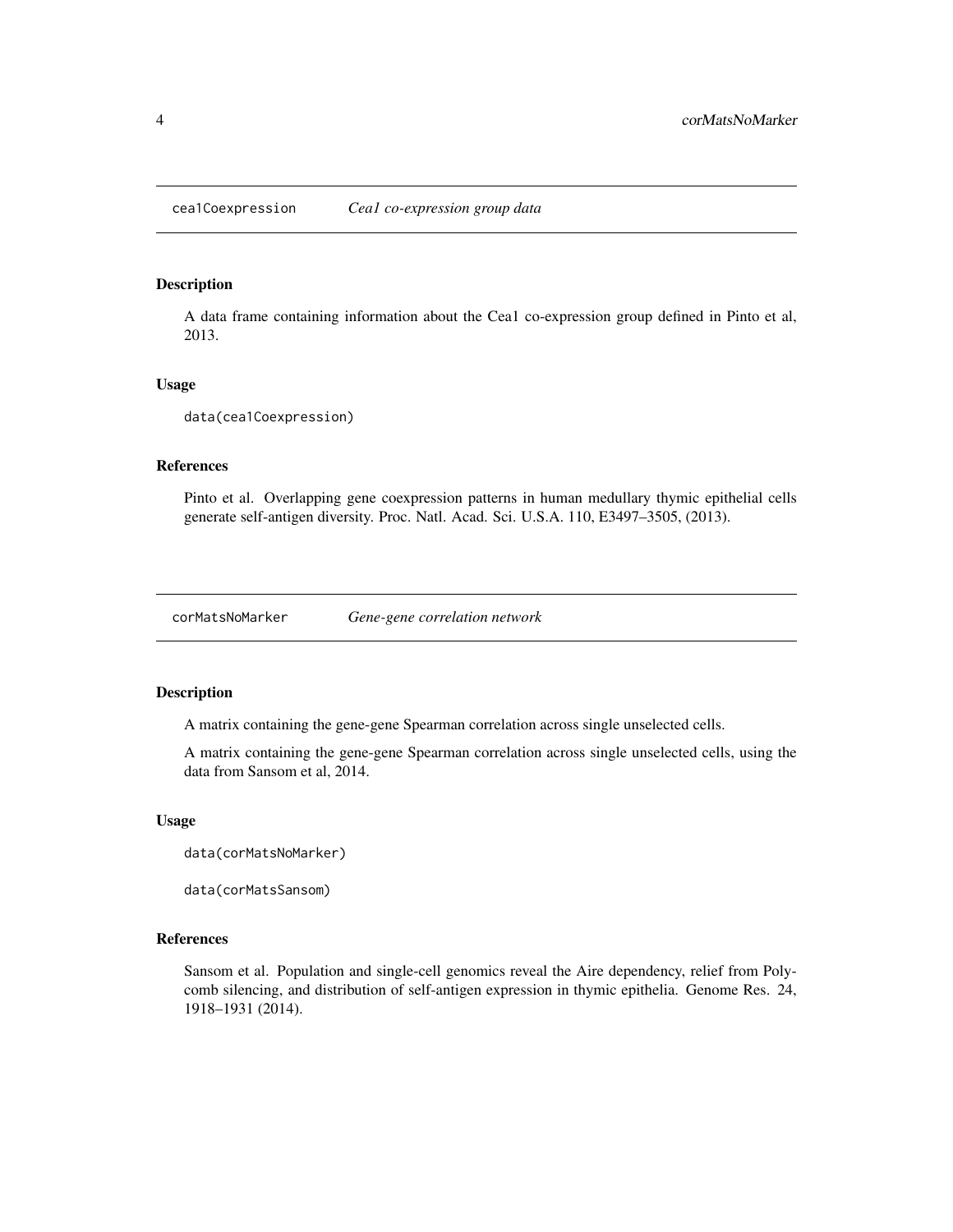<span id="page-4-0"></span>

List of highly variable genes according to the method by Brennecke et al, 2013.

#### Usage

data(deGenesNone)

## References

Brennecke et al. Accounting for technical noise in single-cell RNA-seq experiments. Nat. Methods. 10, 1093-1095 (2013).

deGenesSansom *Highly variable genes from Sansom et al.*

## Description

List of highly variable genes according to the method by Brennecke et al, 2013, using the data by Santom et al.

## Usage

data(deGenesSansom)

## References

Brennecke et al. Accounting for technical noise in single-cell RNA-seq experiments. Nat. Methods. 10, 1093-1095 (2013). Sansom et al. Population and single-cell genomics reveal the Aire dependency, relief from Polycomb silencing, and distribution of self-antigen expression in thymic epithelia. Genome Res. 24, 1918–1931 (2014).

dxdATAC *ATAC-seq summarized counts.*

#### Description

DESeqDataSet object summarizing the ATAC-seq data presented in the manuscript. This object contains the read counts of each sample over a window of 4Kb around transcription start sites.

#### Usage

data(dxdATAC)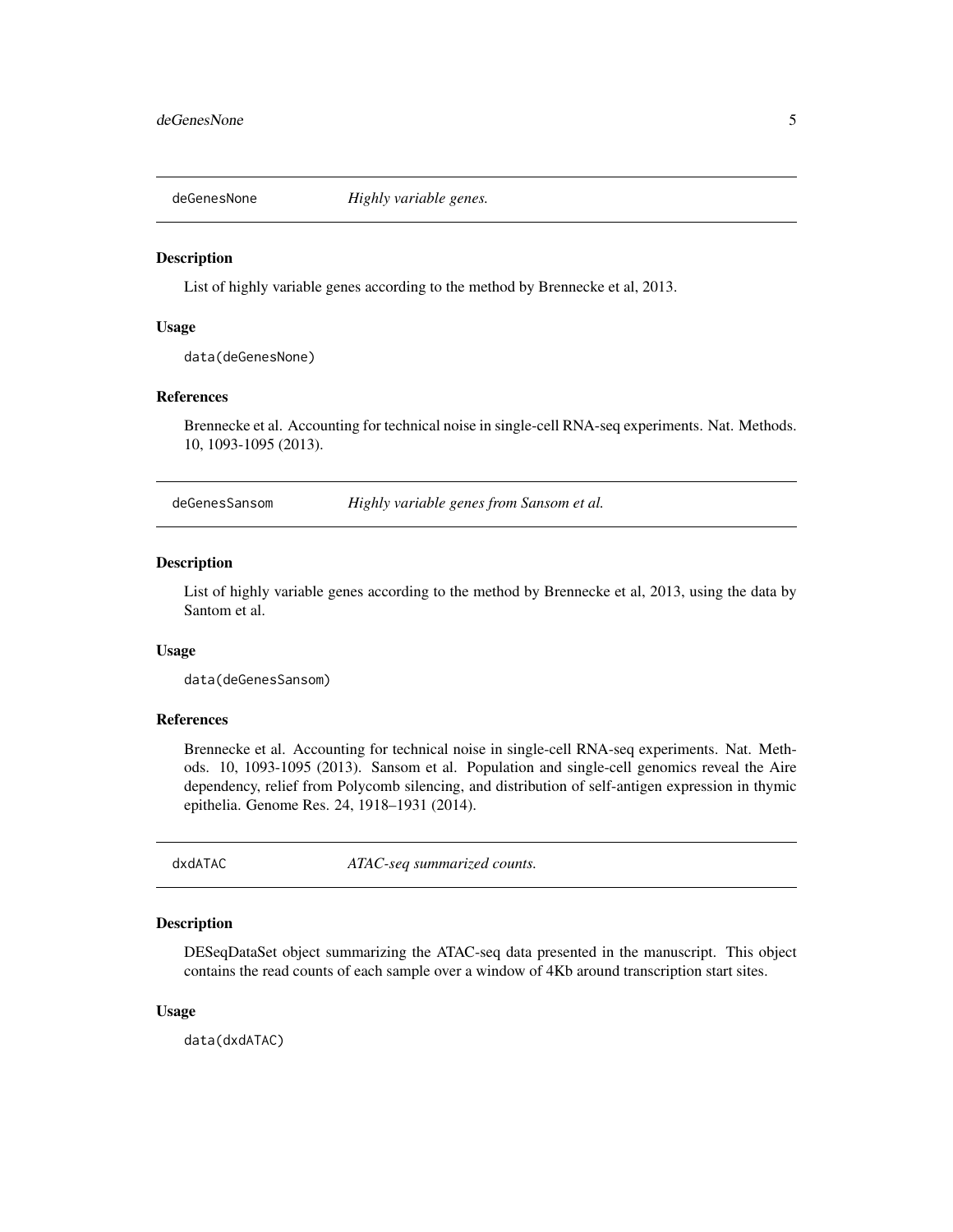<span id="page-5-0"></span>

DESeqDataSet object of the read counts from selected tissues from the FANTOM dataset.

## Usage

data(fantom)

## References

Forrest et al. A promoter-level mammalian expression atlas. 24, 1918–1931. (2014).

geneNames *Mouse gene names*

## Description

Character vector of mouse gene names. The gene names were queried using biomaRt.

## Usage

data(geneNames)

geneNamesHuman *Human gene names*

## Description

Character vector of human gene names. The gene names were queried using biomaRt.

## Usage

data(geneNamesHuman)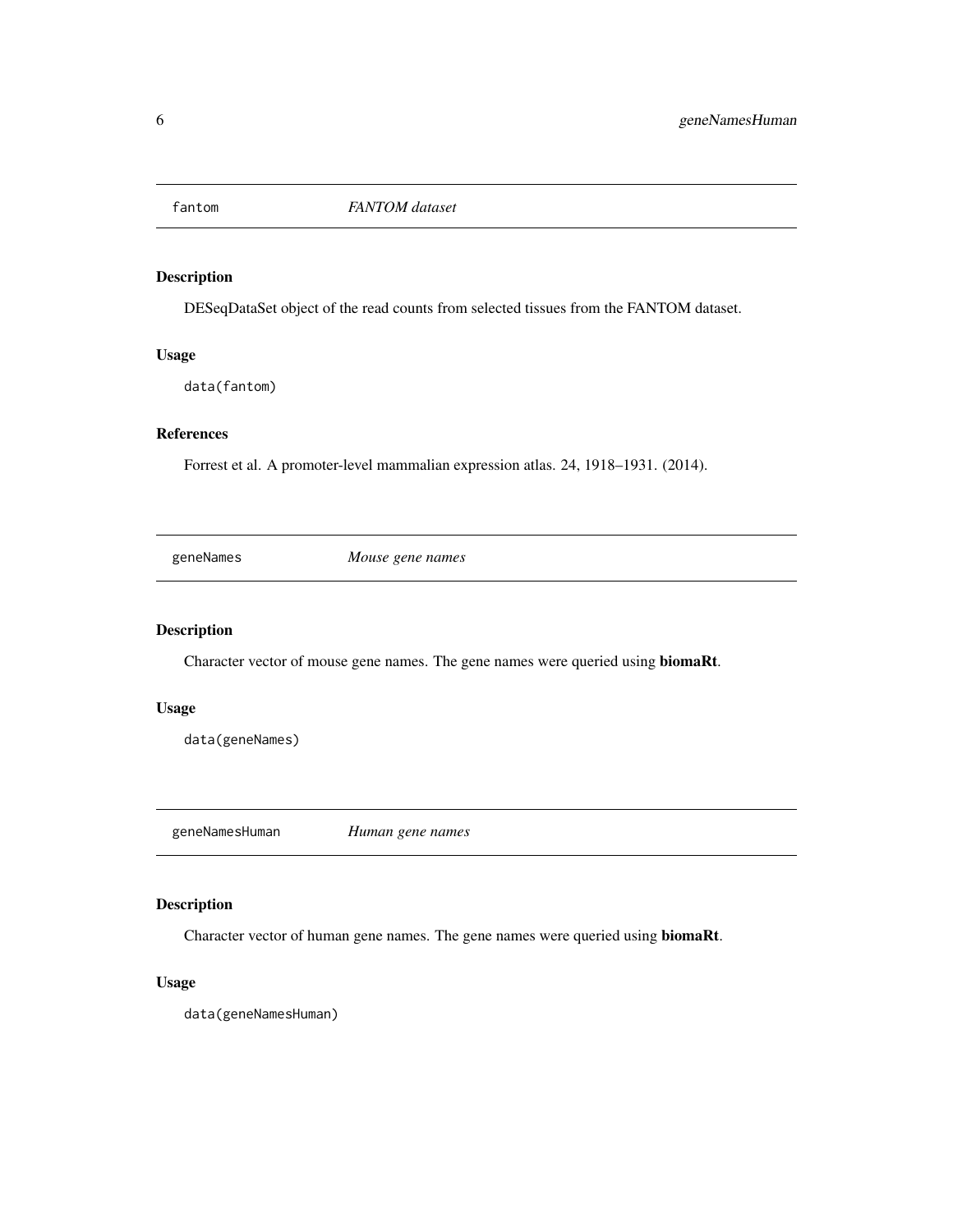<span id="page-6-0"></span>

GenomicRanges object containing the coordinate ranges of mouse protein coding genes used in the manuscript.

## Usage

data(geneRanges)

mTECdxd *Count data from the single-mTEC data.*

#### Description

DESeqDataSet object containing the read counts from the single-cell RNA-seq dataset generated by Brennecke et al, 2015.

#### Usage

data(mTECdxd)

## References

Brennecke et al. Single-cell transcriptome analysis reveals coordinated ectopic gene-expression patterns in medullary thymic epithelial cells. Nature Immunology 16,933-941 (2015)

muc1Coexpression *Muc1 co-expression group data*

#### Description

A data frame containing information about the Muc1 co-expression group defined in Pinto et al, 2013.

#### Usage

data(muc1Coexpression)

#### References

Pinto et al. Overlapping gene coexpression patterns in human medullary thymic epithelial cells generate self-antigen diversity. Proc. Natl. Acad. Sci. U.S.A. 110, E3497–3505, (2013).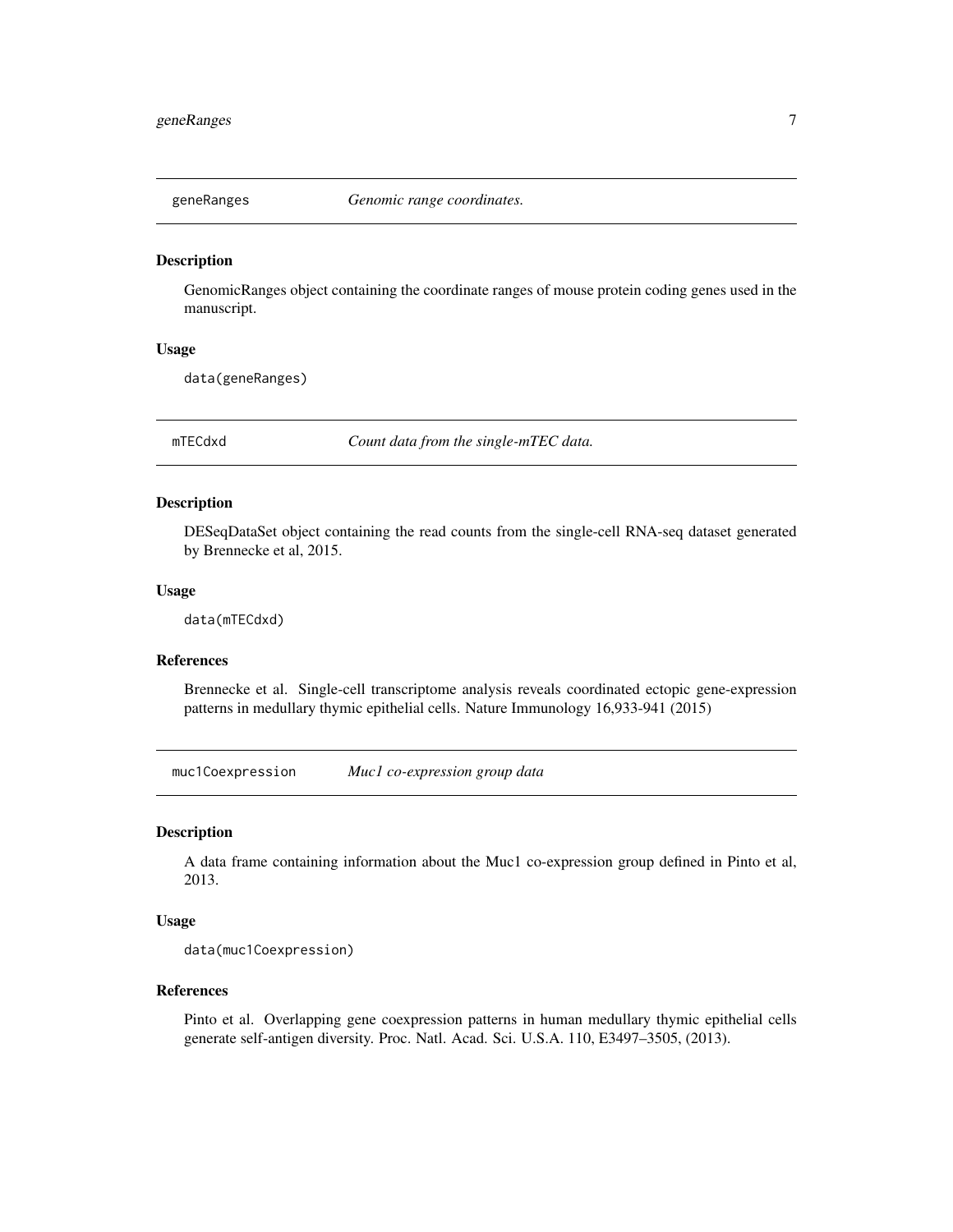<span id="page-7-0"></span>nomarkerCellsClustering

*Clustering results*

## Description

List containing the results from the clustering analysis from Figure 2 from the manuscript.

## Usage

data(nomarkerCellsClustering)

percentsGG *Mapping statistics*

## Description

Data frame containing the mapping statistics from the single-cell RNA-seq data.

#### Usage

data(percentsGG)

permutationResults *Permutation results*

## Description

Result from the gene permutations from Figure 5 from the manuscript.

## Usage

data(permutationResults)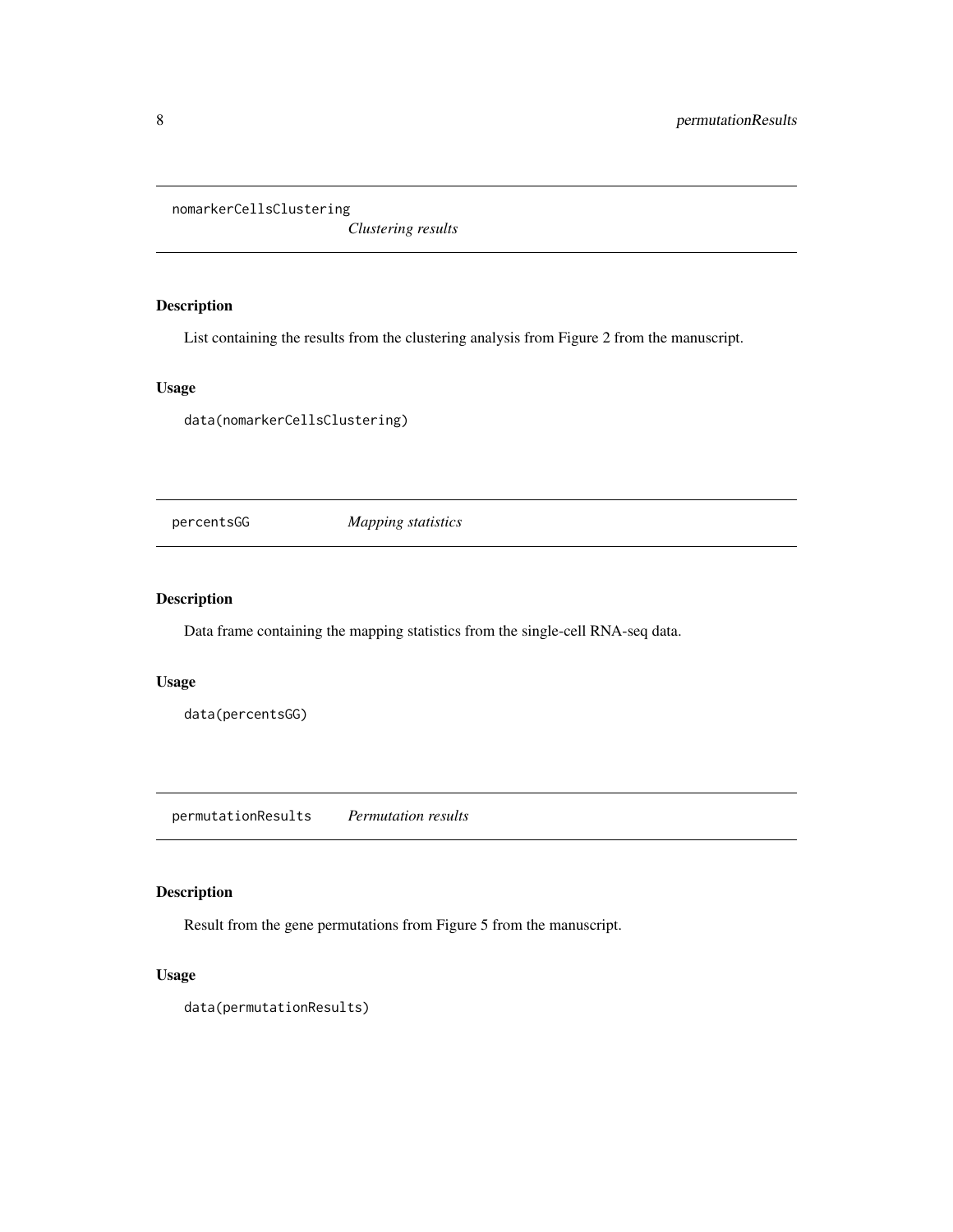<span id="page-8-0"></span>

Objects containing the output scLVM on the single-mTEC RNA-seq data.

## Usage

data(scLVM\_output)

## References

Buettner et al. Computational analysis of cell-to-cell heterogeneity in single-cell RNA-sequencing data reveals hidden subpopulations of cells. Nat. Biotechnol. 2015.

tras *Tissue restricted antigens lists.*

## Description

Data frame containing the TRA classification from Pinto et al, 2013.

#### Usage

data(tras)